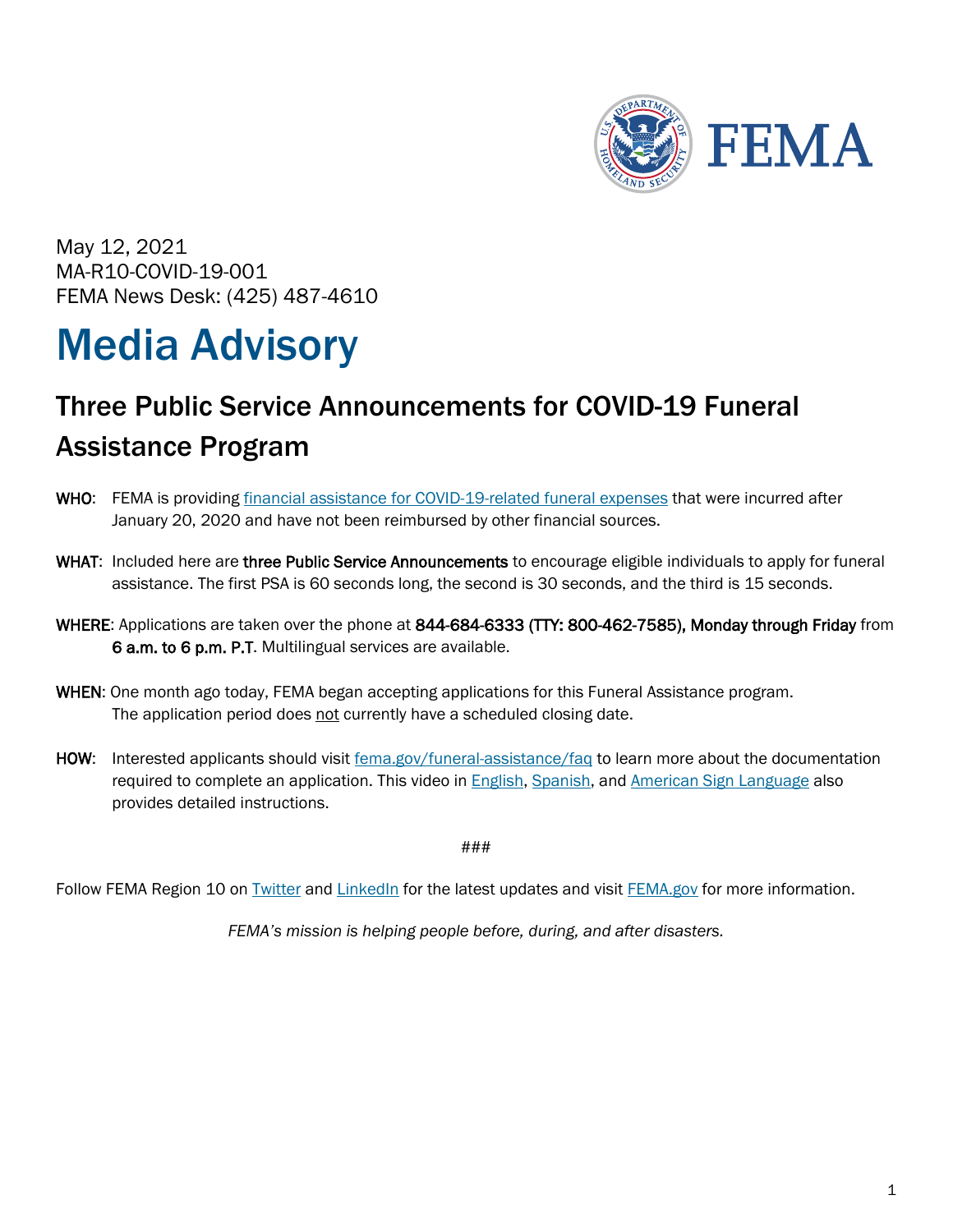## Public Service Announcement

RUN TIME - 60 Sec

START DATE: May 12, 2021

KILL DATE: NO END DATE

### REGISTER FOR FEMA FUNERAL ASSISTANCE

FEMA IS PROVIDING FINANCIAL ASSISTANCE FOR COVID-19-RELATED FUNERAL EXPENSES INCURRED AFTER JAN. 20, 2020. TO REGISTER CONTACT FEMA AT 844-684-6333 OR TTY AT 800-462-7585. MONDAY THROUGH FRIDAY FROM 6 A.M. TO 6 P.M. PACIFIC TIME.

REGISTRATION MUST INCLUDE:

- NAME OF THE DECEASED
- THE BIRTH DATES AND SOCIAL SECURITY NUMBERS OF BOTH THE DECEASED AND THE APPLICANT
- AN OFFICIAL DEATH CERTIFICATE INDICATING THE DEATH WAS RELATED TO COVID-19
- DOCUMENTATION SUCH AS A PAID RECEIPT OR FUNERAL HOME CONTRACT WHICH SHOW:
	- o PROOF THE APPLICANT PAID FOR THE FUNERAL EXPENSES,
	- o THE AMOUNT OF THE FUNERAL EXPENSES, AND
	- o THE DATE FUNERAL EXPENSES WERE INCURRED.

### THERE IS CURRENTLY NO DEADLINE TO APPLY FOR FUNERAL ASSISTANCE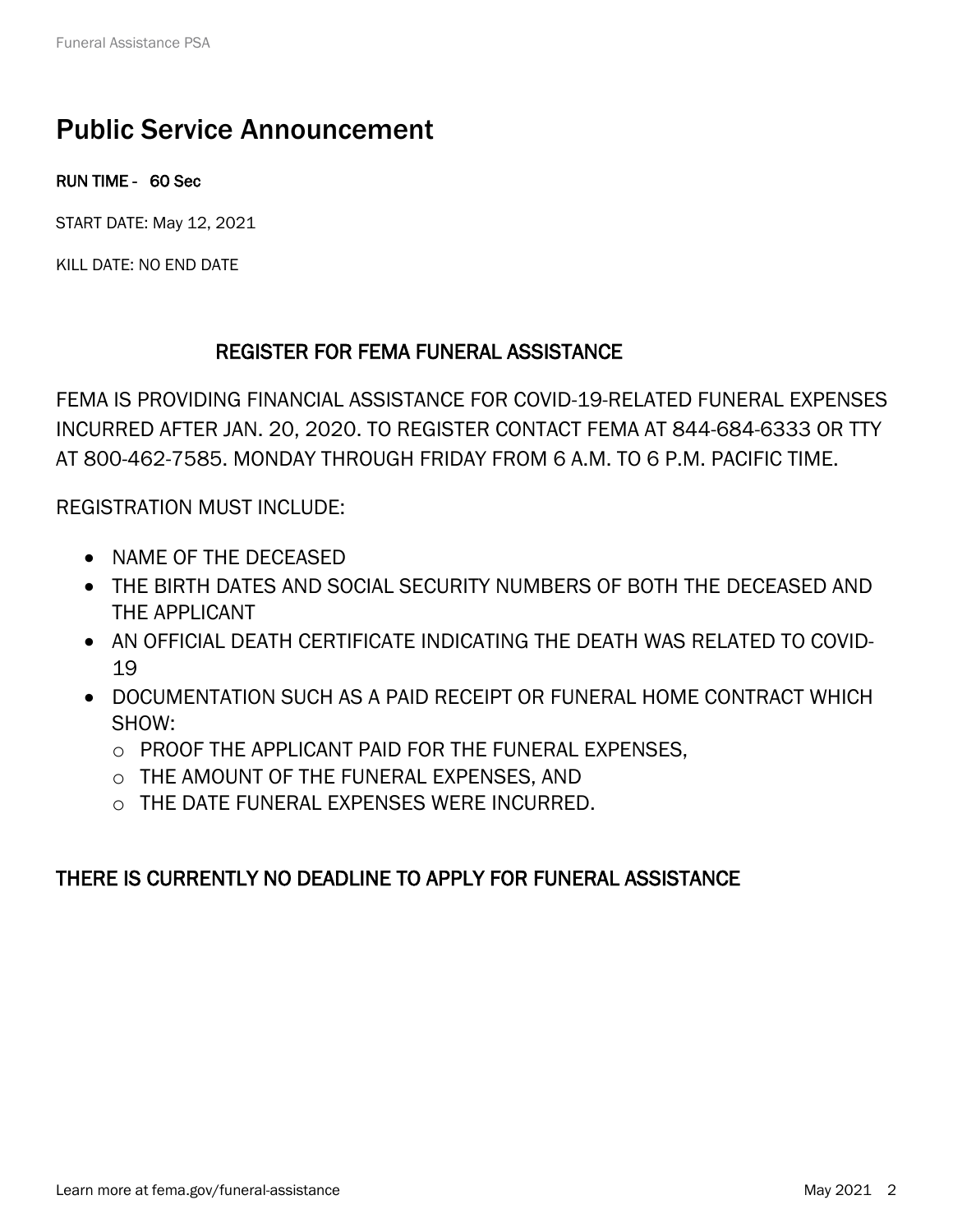## Public Service Announcement

RUN TIME - 30 Sec

START DATE: May 12, 2021

KILL DATE: NO END DATE

## REGISTER FOR FEMA FUNERAL ASSISTANCE

FEMA IS PROVIDING FINANCIAL ASSISTANCE FOR COVID-19 RELATED FUNERAL EXPENSES INCURRED AFTER JANUARY 20, 2020.

TO REGISTER CONTACT FEMA AT 844-684-6333 OR TTY AT 800-462-7585.

MONDAY THROUGH FRIDAY FROM 6 A.M. TO 6 P.M. PACIFIC TIME.

### THERE IS CURRENTLY NO DEADLINE TO APPLY FOR FUNERAL ASSISTANCE